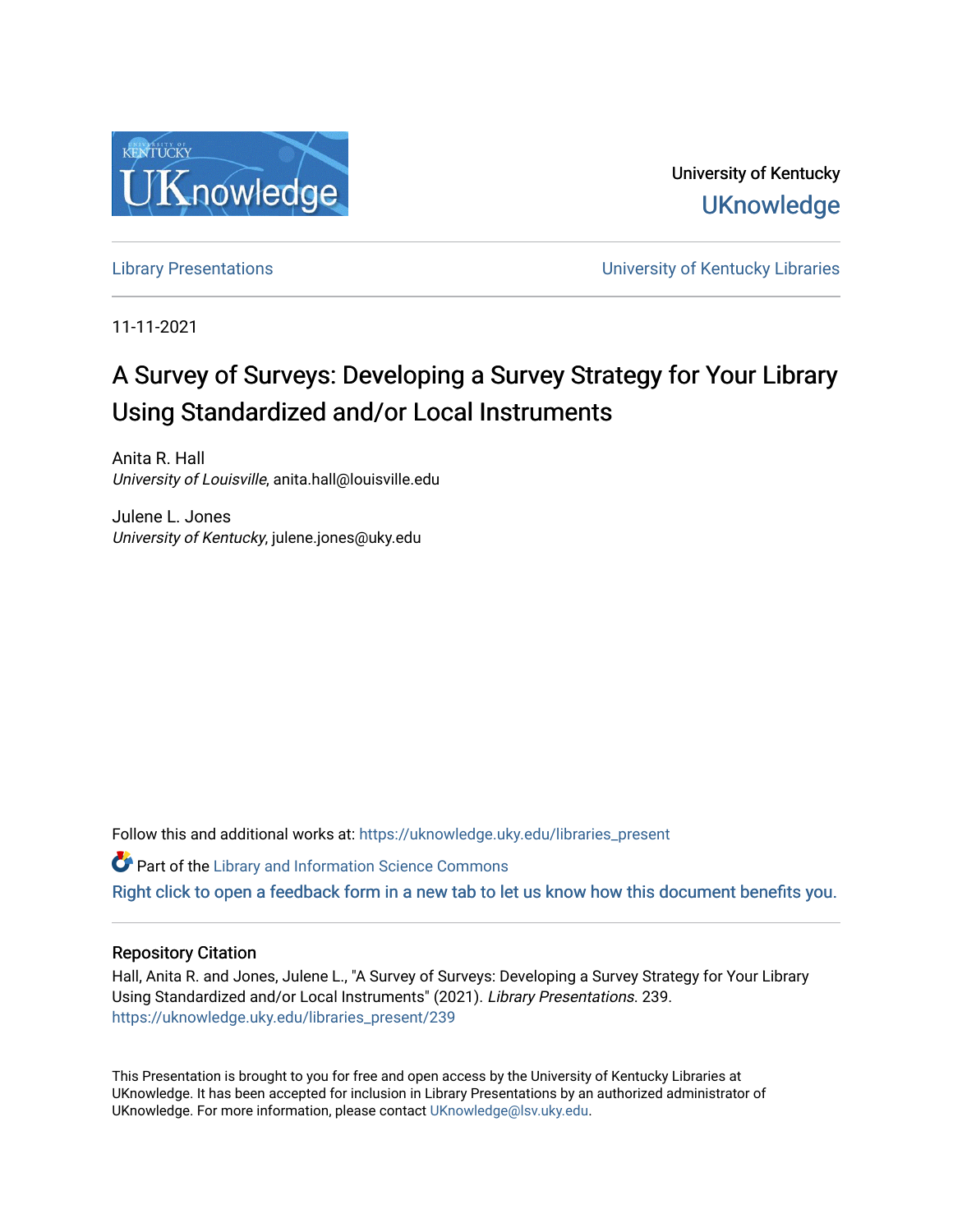# A survey of surveys: Developing a survey strategy for your library using standardized and/or local instruments

Southeastern Library Assessment Conference 2021

ANITA R. HALL

JULENE L. JONES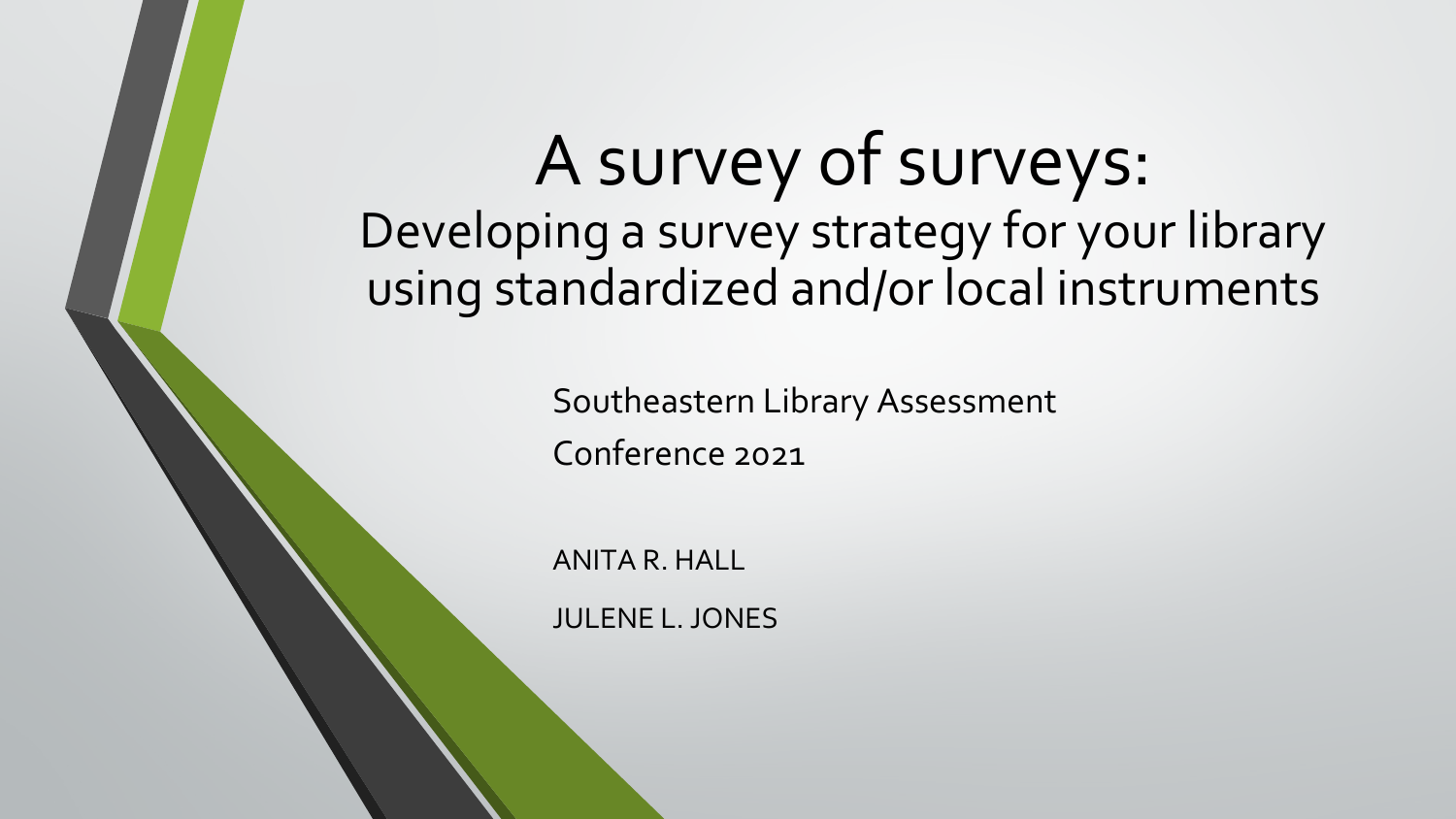## ABOUT OUR INSTITUTIONS



- About University of Louisville
- About University of Kentucky

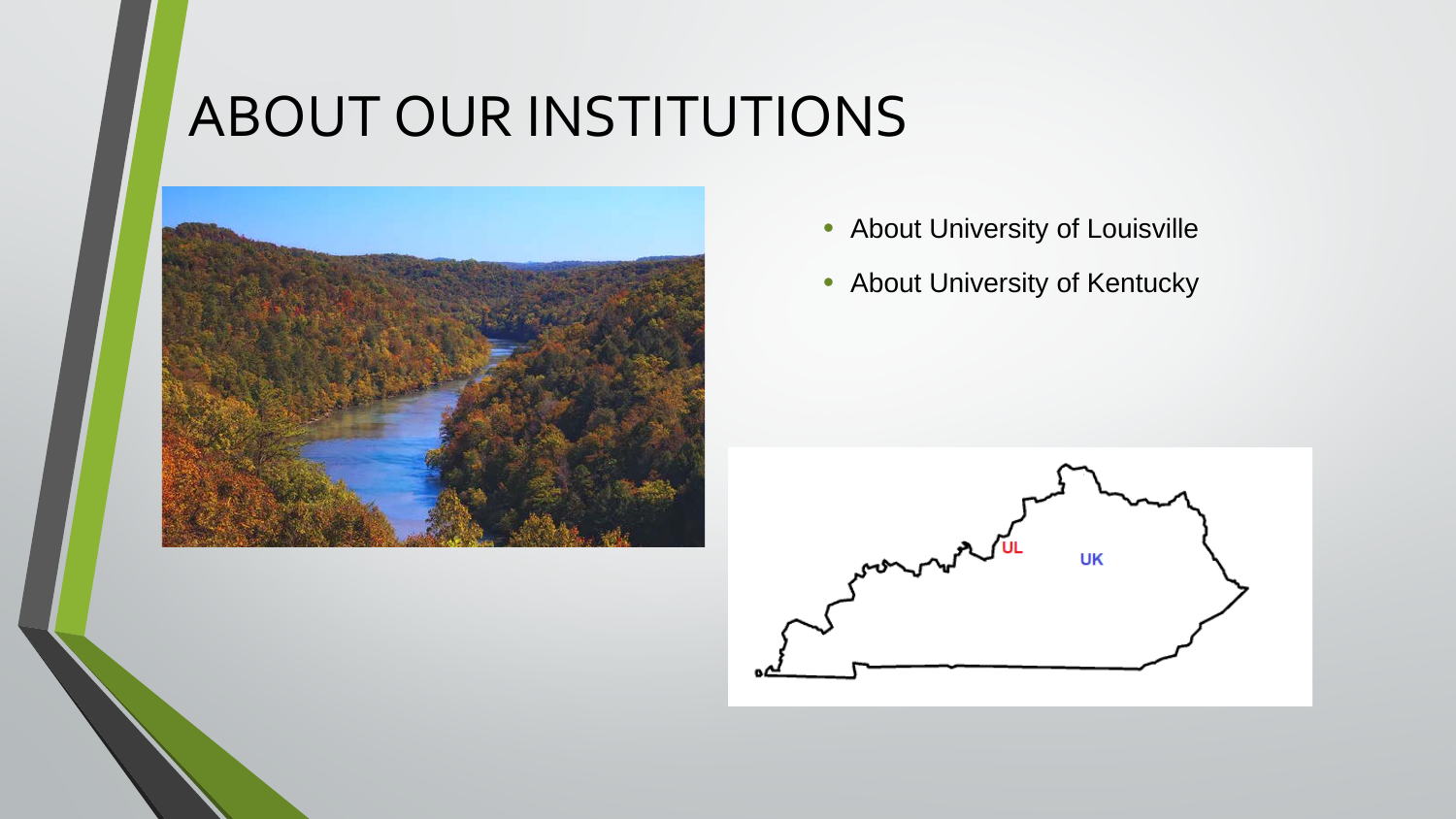### UNIVERSITY OF KENTUCKY: STANDARDIZED SURVEYS

• LibQUAL+<sup>®</sup> (ARL)

run approximately every 4-5 years: 2001-2004 inclusive, 2007, 2011, 2017 & 2020

#### • ClimateQUAL<sup>®</sup>, (ARL) Plan to run every 4-5 years First year (baseline) 2020

• Work-Life Survey (Willis Towers Watson) Run campus wide, comparison between Library faculty and Library staff, with colleges under Provost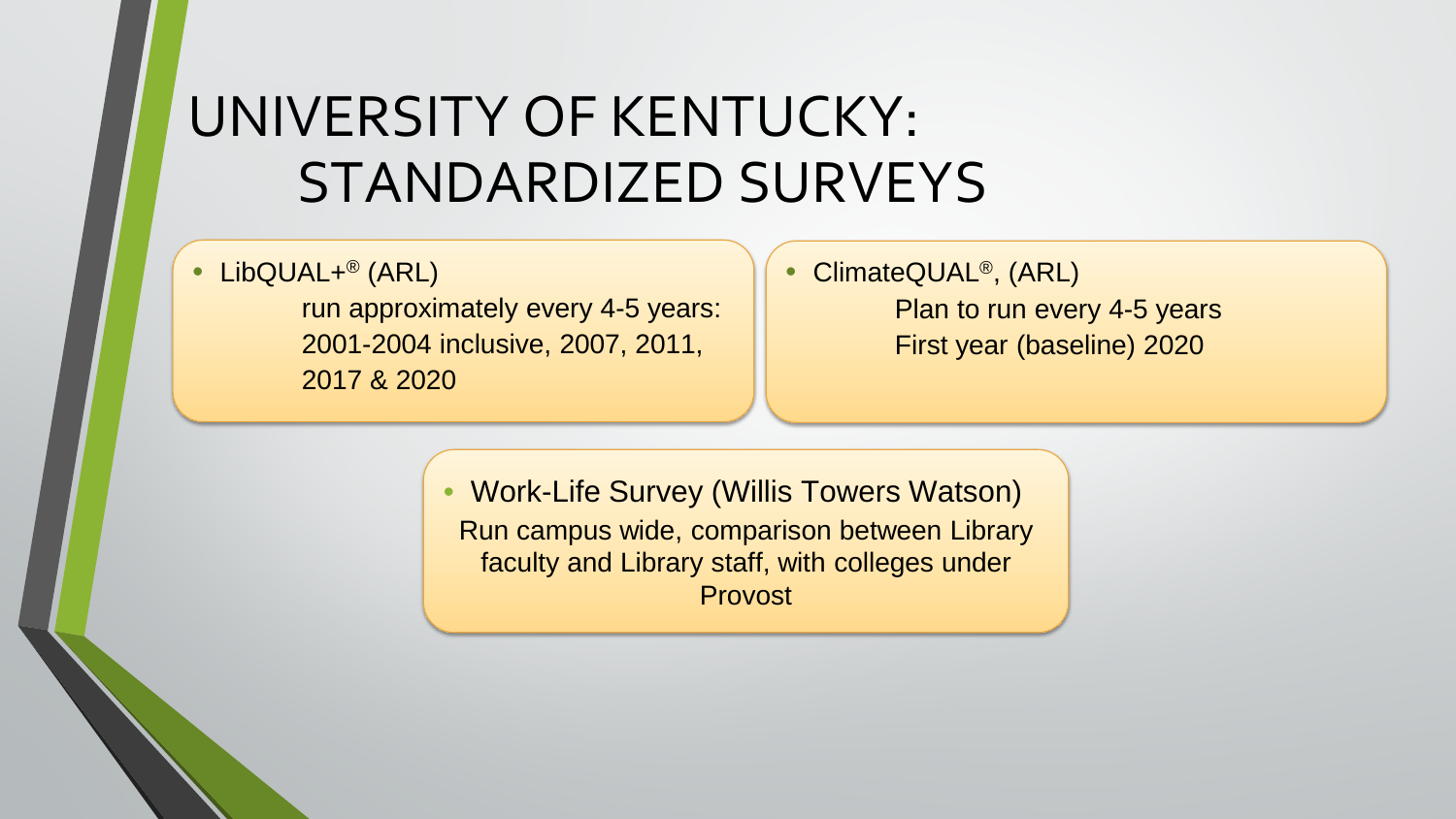## UNIVERSITY OF LOUISVILLE: LOCALLY-DEVELOPED SURVEYS

#### Library Surveys

- Library Benchmark survey (usually) every other year since 2001, current format since 2012 with major revision in 2021
- Climate survey planned for 2022

#### Campus-wide surveys

- Student Support Services Survey (S4) every other year, began participation in fall 2020.
- Climate Survey two modules delivered in alternating years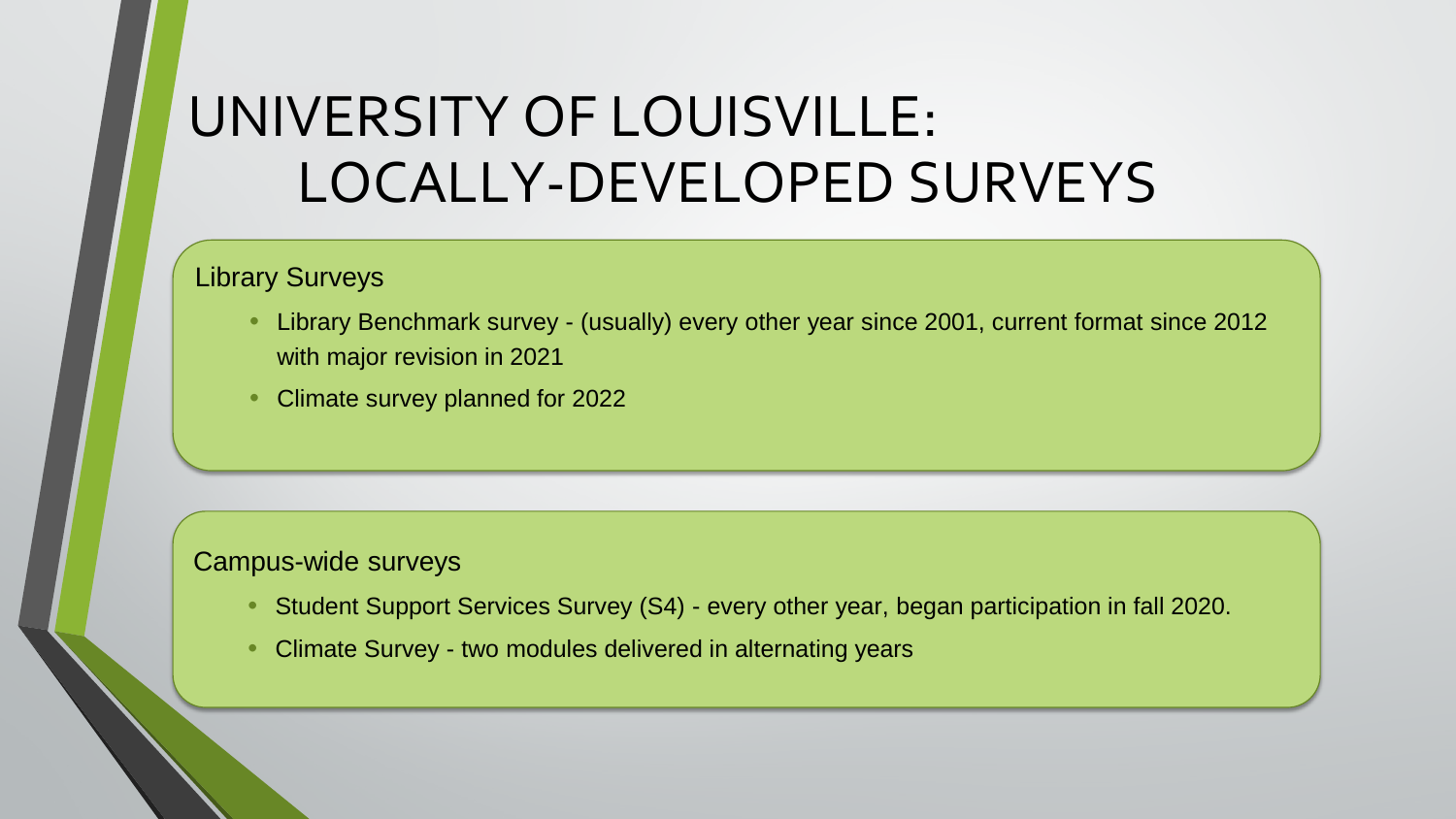### UNIVERSITY OF KENTUCKY LIBRARIES: LOCALLY-DEVELOPED SURVEYS

**Library Satisfaction Survey** (individual library branch focus)

> 1991, 1998, 2004, 2009, 2013, with revision planned for fall 2022

• focuses on services, collections, resources and facilities at [then 9] individual libraries

**Library Website Observational** Study & Survey

2012, 2014, 2016

Comments indicate improvements made / still needed in navigation

Difficult to anticipate all audiences (undergraduate, graduate, professional, faculty)

New Library website in development; rollout planned for Fall 2022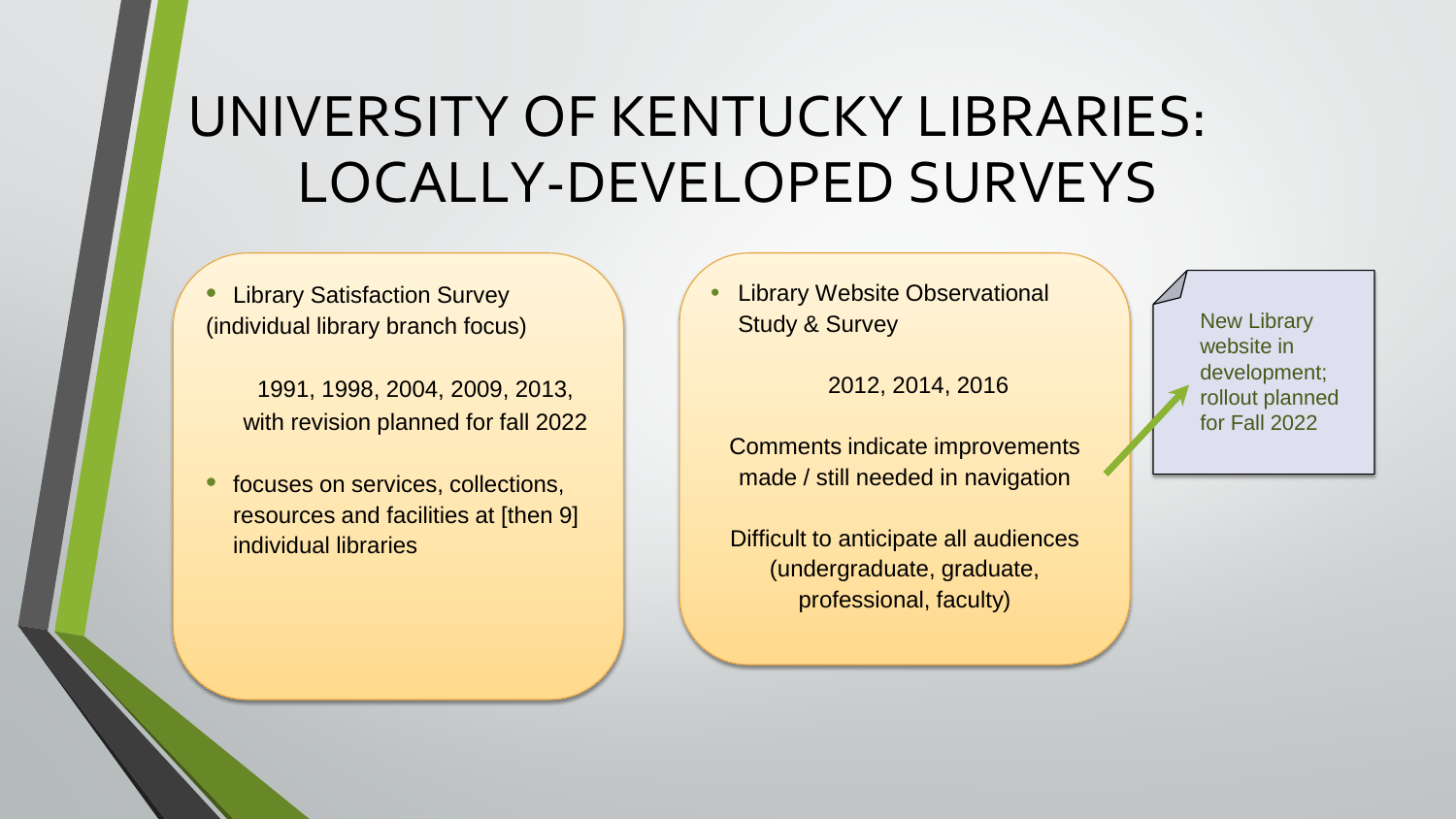### PROS AND CONS: STANDARDIZED SURVEYS

### **BENEFITS**

- Rigor in development, testing
- Consistency
- May be used for benchmarking or longitudinal review
- Results may include data analysis, data visualization

### **CHALLENGES**

- Local questions may be limited / may not be included
- Lack of versatility, flexibility, granularity
- Length and detail of survey may be overkill
- May include dated terminology
- High cost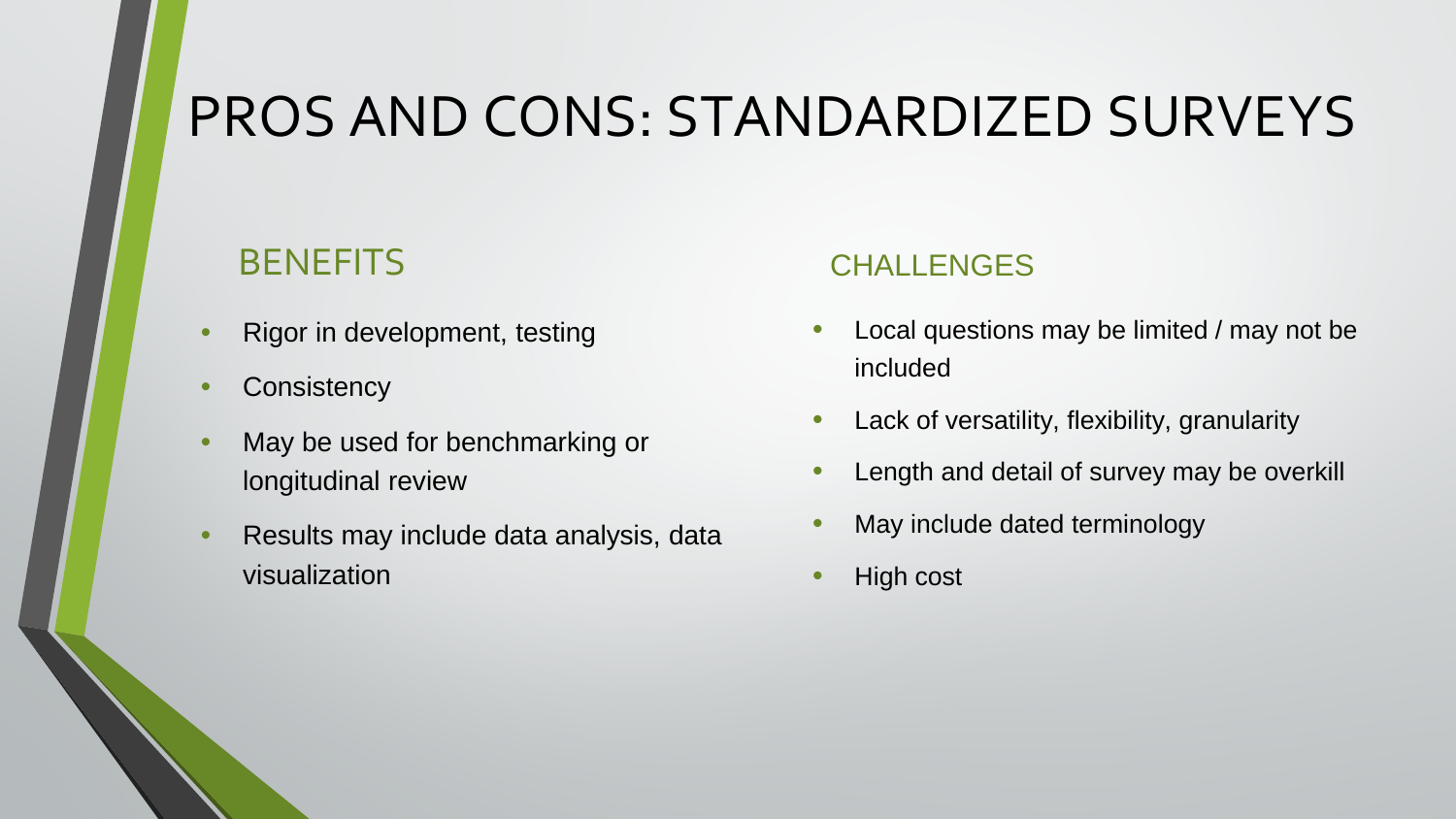## PROS AND CONS: LOCALLY-DEVELOPED **SURVEYS**

### **BENEFITS**

- Highly granular and customizable
- Flexibility in frequency, topic, audience, reminders
- Low barriers: cost, testing
- Potential to connect to campus data systems

### **CHALLENGES**

- Time-intensive
- Rigorous development requires resources
- Inconsistency (benefit, too)
- Benchmarking opportunities are few
- Data analysis requirements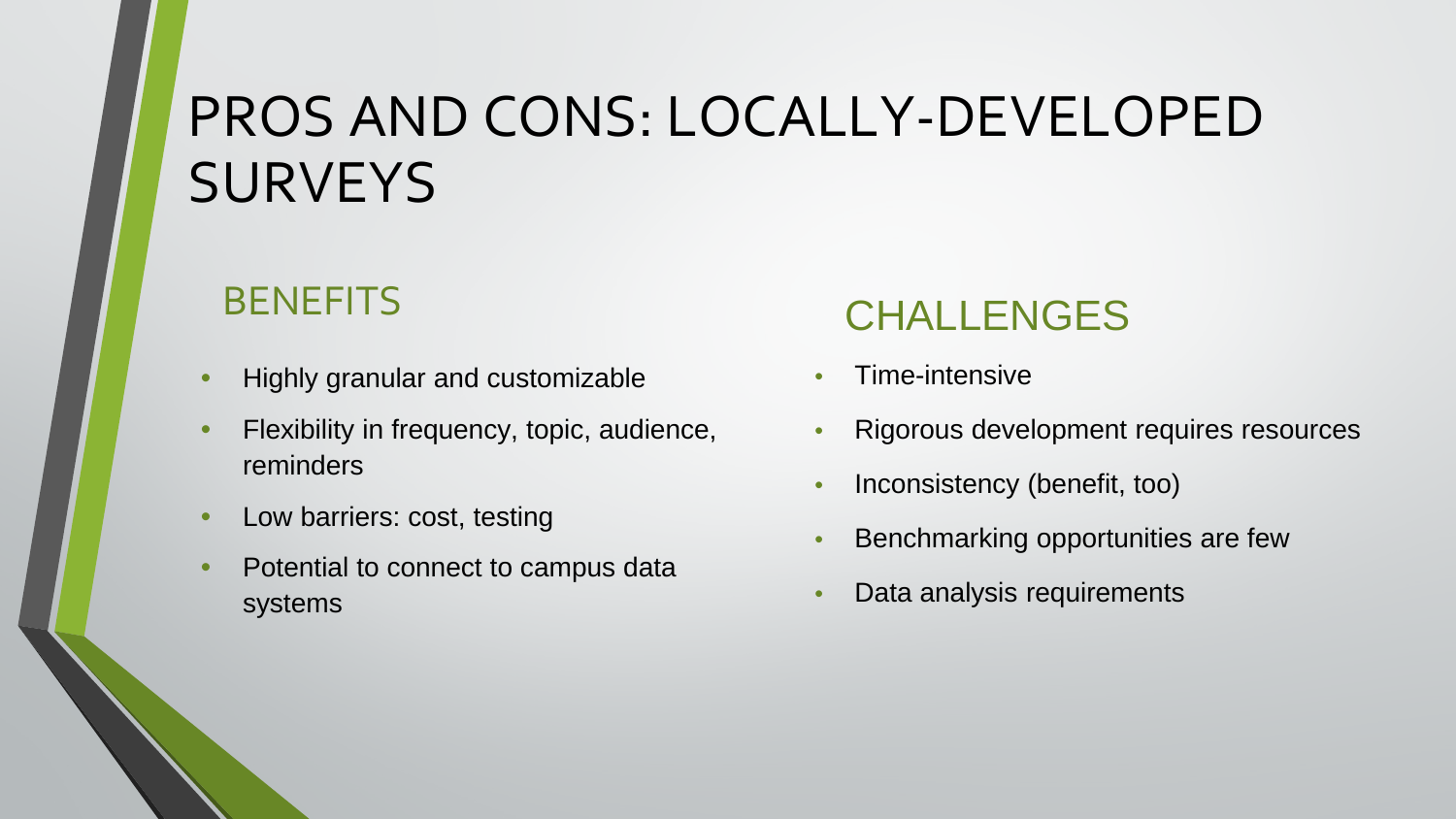## WHEN IMPLEMENTING SURVEYS, CONSIDER:

- How much funding do you have?
- How much bandwidth or expertise do you have?
- How long do you have to develop your instrument?
- What sample size and demographics are you hoping for?
- Do you want to customize questions?
- Do you want to use the results to benchmark?
- Alignment with institutional priorities
- Test on local sample, if possible
- Can you optimize your survey for mobile / web responses?
- Impact of survey fatigue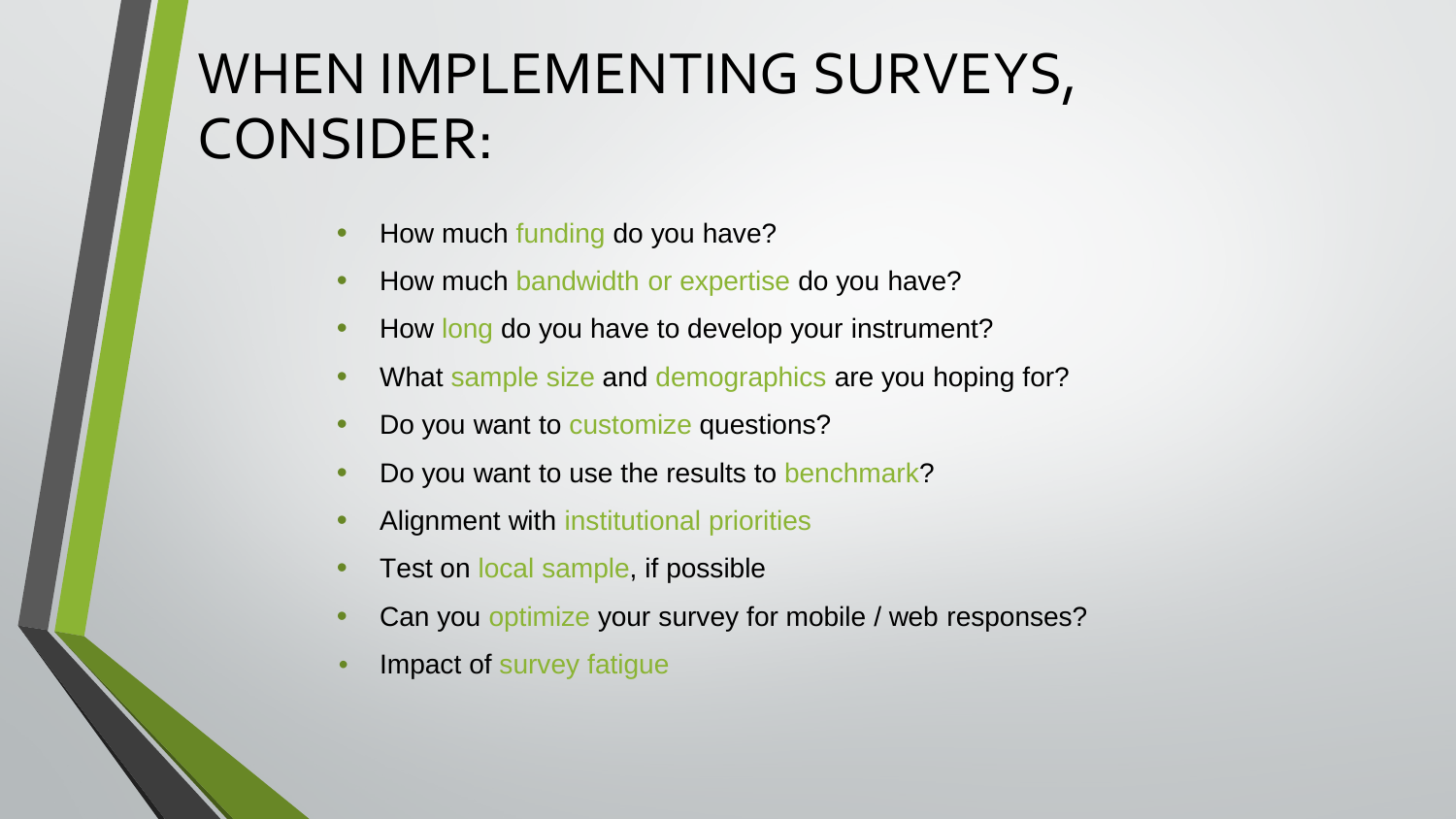### FUTURE LIBRARY ASSESSMENTS AT UK, UL

Use larger surveys to inform future assessments  $\blacktriangleright$  granular or specific data

#### UK UK

- Office space survey and space survey for undergraduate users
- Data dashboard for assessment data Data dashboard for assessment data
- Focus groups for non-users, underrepresented users Focus groups for non-users, underrepresented users

#### UL UL

- Student Advisory Board Student Advisory Board
- Usability study on digital collections Usability study on digital collections
- Campus-wide climate survey: results viewed by
	- unit, using that data to build specific assessments